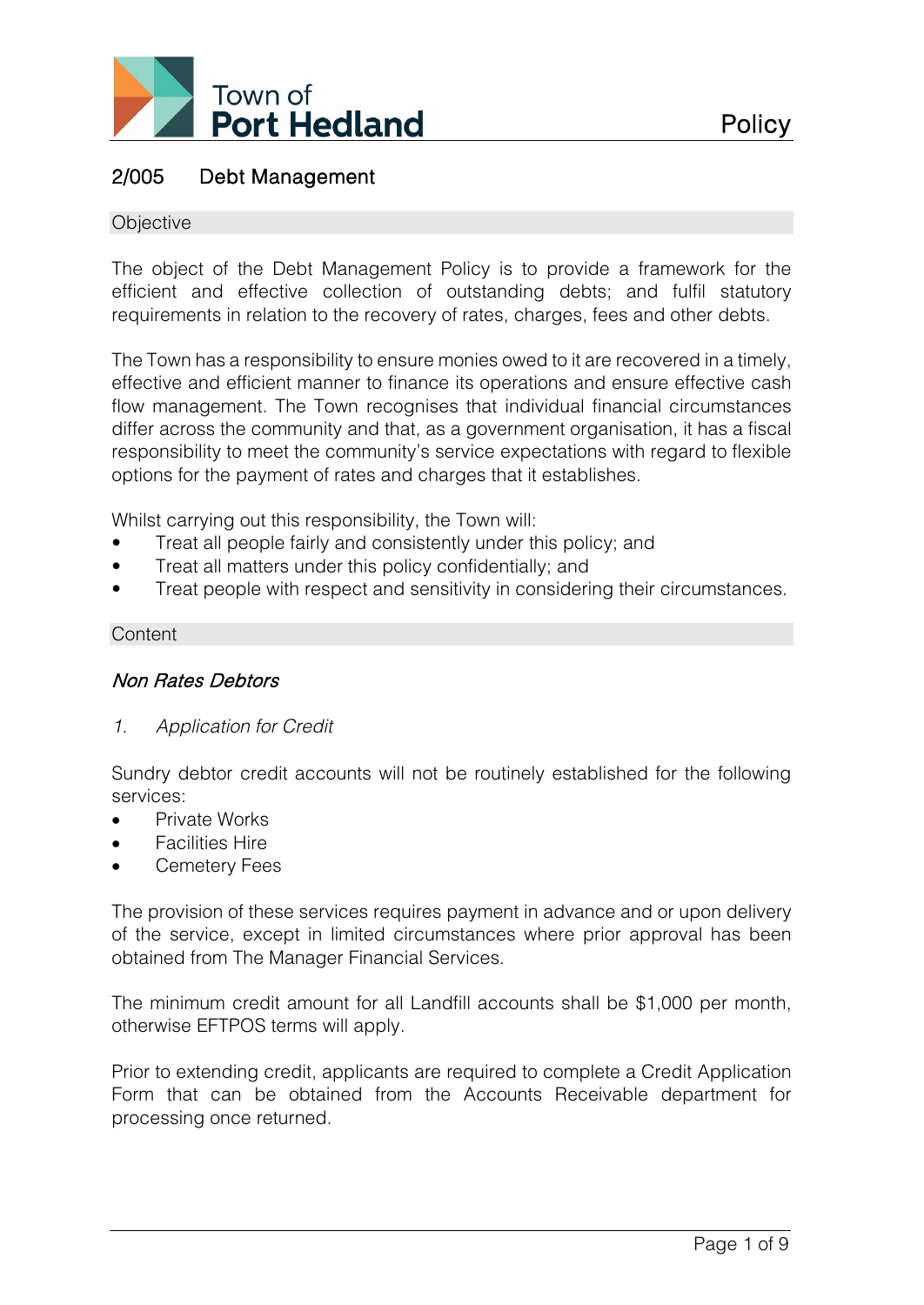# Town of **Port Hedland**

If the applicant is a corporation (as defined in the *Corporations Act 2001*), the Town may require from all the directors of the applicant company personal guarantees in support of an application for such credit.

Credit Application Forms will not be accepted unless all necessary information has been provided, including nomination of credit referees, and consent for the Town to use the information disclosed in the submitted forms to make such enquiries. The information may be disclosed, but not limited to:

- a credit reporting agency:
- a debt collector; or
- a legal services provider.

All Landfill customer application forms are to be supported by documentation of all vehicle registrations that are authorised to use the South Hedland Landfill Facility.

Once submitted, the forms will be reviewed and assessed by the Manager Financial Services. The review and assessment of the application may include

- An evaluation of the applicant's previous payment history with the Town; and
- The Town making enquiries as to the credit and financial status of the applicant via nominated credit referees or Credit Ratings Agencies.

The Manager Financial Services has delegation to approve or decline applications for credit. Credit will be refused where an evaluation of an application is deemed to be unsatisfactory. The Manager Financial Services has the discretion to impose an appropriate credit limit on all accounts and impose a 60 day probationary period on any new Debtor account for the purpose of establishing a trading history.

The applicant will be advised in writing of the outcome of their application, including the maximum credit limit and trading terms approved by the Town, and any applicable probation periods.

It is a condition of the granting of any Credit facility, that the Debtor is responsible for immediately advising the Town of Port Hedland of any change of account details or financial circumstances that would affect their credit worthiness.

# *2. Standard Payment Terms*

The Town's standard payment terms for credit trading accounts is 30 days from date of invoice.

Regardless of standard credit trading terms, all facility bookings shall be paid for in accordance with the Town of Port Hedland's Terms and Conditions of Hire.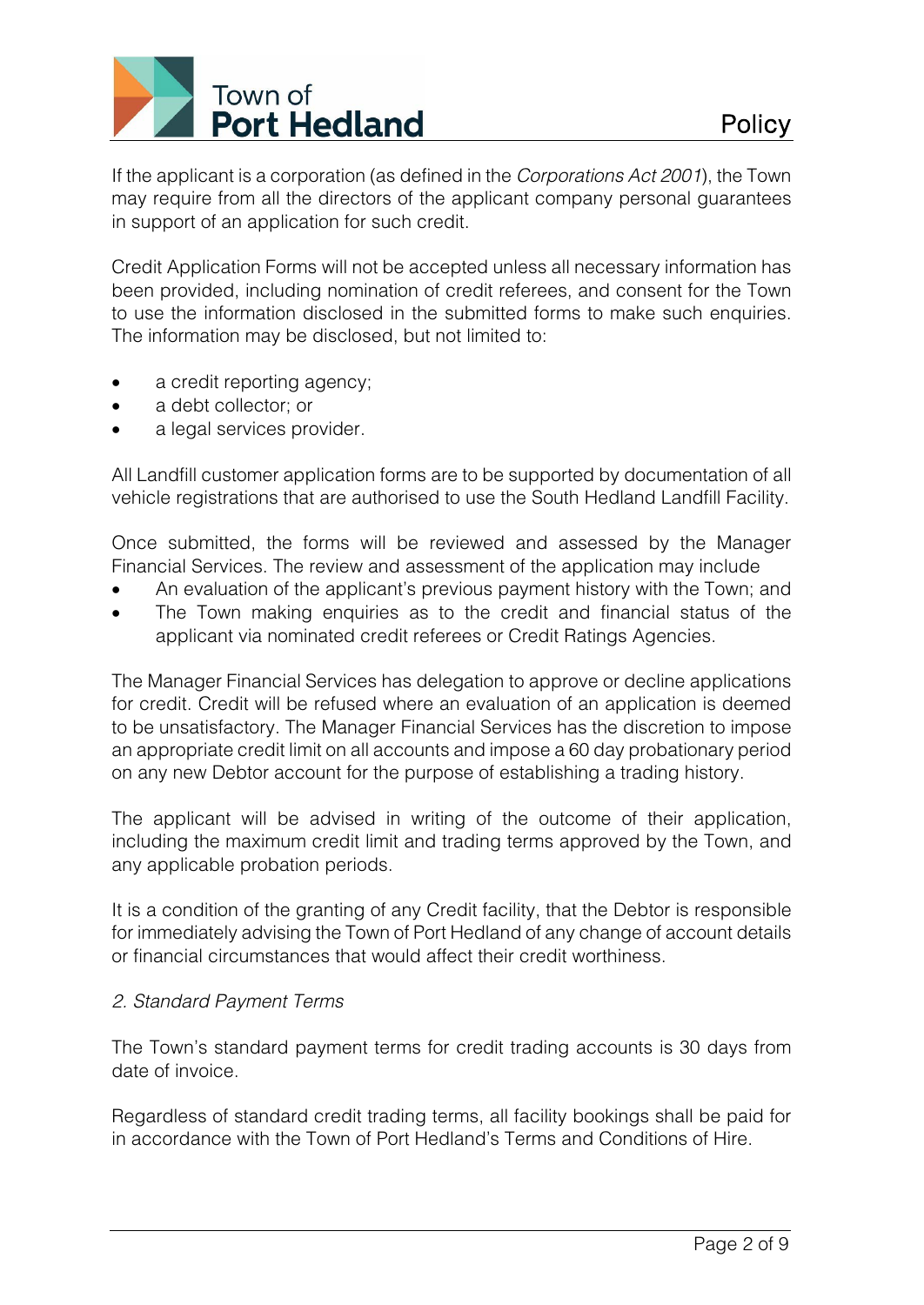

## *3. Debt Collection Process*

The Town will undertake all efforts to collect outstanding monies. All contact and attempted contact will be recorded against the Debtor account in the debtor management system. The process of collection will be as follows:

## *Stage 1*

Outstanding debts over 30 days will have their statements marked with a reminder that the account is now overdue and stop credit will be enforced if the debt remains unpaid after 42 days from date of invoice. Accounts Receivable shall make contact with the Debtor

## *Stage 2*

Outstanding debts over 60 days will have their statements marked with a Final Notice stamp advising payment is required within 7 days or legal action will commence. Accounts Receivable shall make contact with the Debtor.

## *Stage 3*

7 days after Stage 2 if payment has not been received or a payment arrangement entered into, a standard letter, allowing a further 10 days to settle the account or make alternative arrangements.

#### *Stage 4*

The Director Corporate Services and Manager Financial Services are authorised to commence legal action to collect debts outstanding over 90 days from date of invoice.

This may include, but is not limited to the following:

- Letter of Demand
- General Procedure Claim
- Seizure and Sale of Goods

Exemptions to the aforementioned Debt Collection Process are as follows:

- 1) Rebates or recoups from tiers of government and funding bodies
- 2) Grants and subsidies
- 3) Donations

The Town may elect to utilise the services of a Debt Collection Agency, duly licenced under the *Debt Collectors Licencing Act 1964*.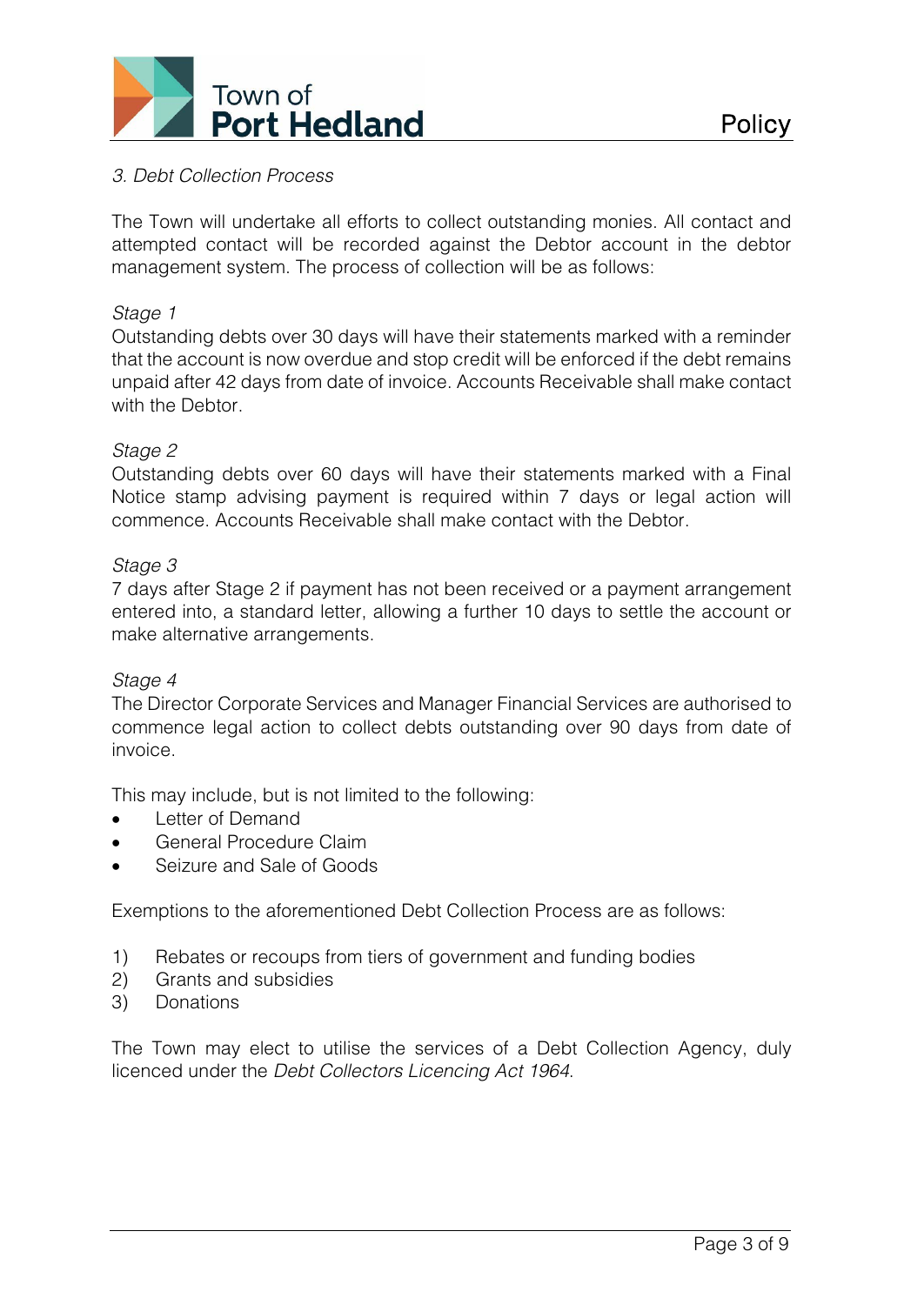

**Policy** 

Where debtors do not make payment within the Town's nominated payment terms, or enter into an approved payment arrangement, the Manager Financial Services is authorised to impose Stop Credit on the account. The appropriate business unit shall be notified and will be responsible for ensuring no further credit is provided to the Debtor. The Debtor will receive written notification from the Town to their last known address of the Stop Credit.

# *5. Provision for Doubtful Debts*

Where the recovery of debt is unlikely, a provision for doubtful debts shall be made in accordance with Australian Accounting Standards. A bad debts register shall be maintained and reviewed on a regular basis.

# *6. Write Off of Bad Debts*

The Chief Executive Officer and the Director Corporate Services have the authority to write-off bad debts up to the value stipulated on the current delegation register.

All write-offs above this threshold will be reported to Council on a quarterly basis and will include:

- Name of Debtor\*
- Amount to be written off
- Description of invoice
- Reason for write-off

For a debt to be written off one of the following conditions must be satisfied:

- The debtor cannot be located
- Uneconomical to pursue the debt
- The hardship circumstances of the debtor do not warrant the taking or continuation of recovery action
- Legal proceedings through the courts have proved, or on legal advice would prove, unsuccessful

*\*Where a debt is recommended for write-off as a result of hardship circumstances, the name of the Debtor will be reported to Council in confidence.*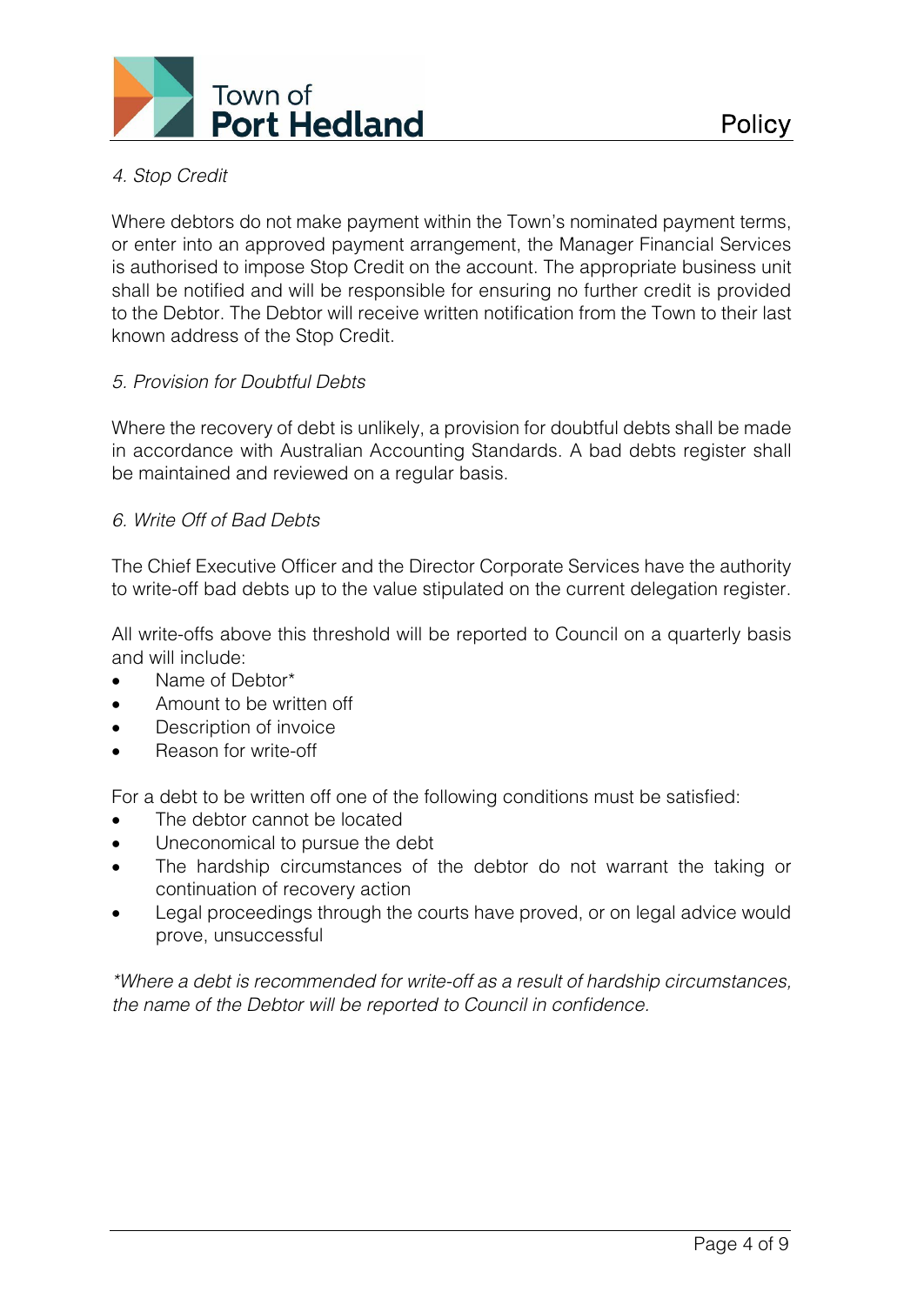

# Rates & Service Charges

The recovery of outstanding rates will be collected in a fair and timely manner. Rate notices are due for payment 35 days from date of issue in accordance with the *Local Government Act 1995*.

Overdue accounts, which remain outstanding past the due date, will have interest applied at the prevailing interest rate as set out in the adopted Fees & Charges.

Interest is calculated on the number of days from the due date of payment until the day the payment is received by the Town of Port Hedland. This includes overdue amounts where the ratepayer has elected the instalment option.

Alternative payment arrangement via Direct Debit is available. An administration fee is payable on alternative payment arrangements. The Administration Fee is set in the Town's adopted Fees & Charges. Interest on overdue amounts accrues at the prevailing interest rate as set out in the adopted Fees & Charges.

## *1. Accounts 35 days in arrears after the initial invoice*

Where payment is not received within thirty five (35) days of the rate notice issue date, a Final Notice is issued seven days after the due date requesting full payment within fourteen (14) days, unless the Ratepayer has agreed to enter into a special repayment arrangement or is able to catch-up to the instalment option as per the Rate Notice.

Final Notices are not to be issued to Pensioners or seniors registered to receive a rates rebate with the Town of Port Hedland. Under the *Rates and Charges (Rebates and Deferments) Act 1992* Eligible Pensioners and seniors have until 30 June of the financial year in which the Rates were levied to make payment, without incurring any late payment penalties.

## *2. Accounts 60 days or more in arrears after the initial invoice*

Where amounts remain outstanding for sixty (60) days or more after the due date for payment listed on the original Rate Notice, the Rates Department will make their best effort to contact the Ratepayer using available methods before commencing further debt recovery action.

Following a risk management approach as determined by the value and nature of the debt, further debt recovery action may include referral to a debt collection agency, including a General Procedure Claim and Court Proceedings.

The debt collection agency may proceed on behalf of Council to recover the outstanding rate or service charges as well as the recovery costs, by way of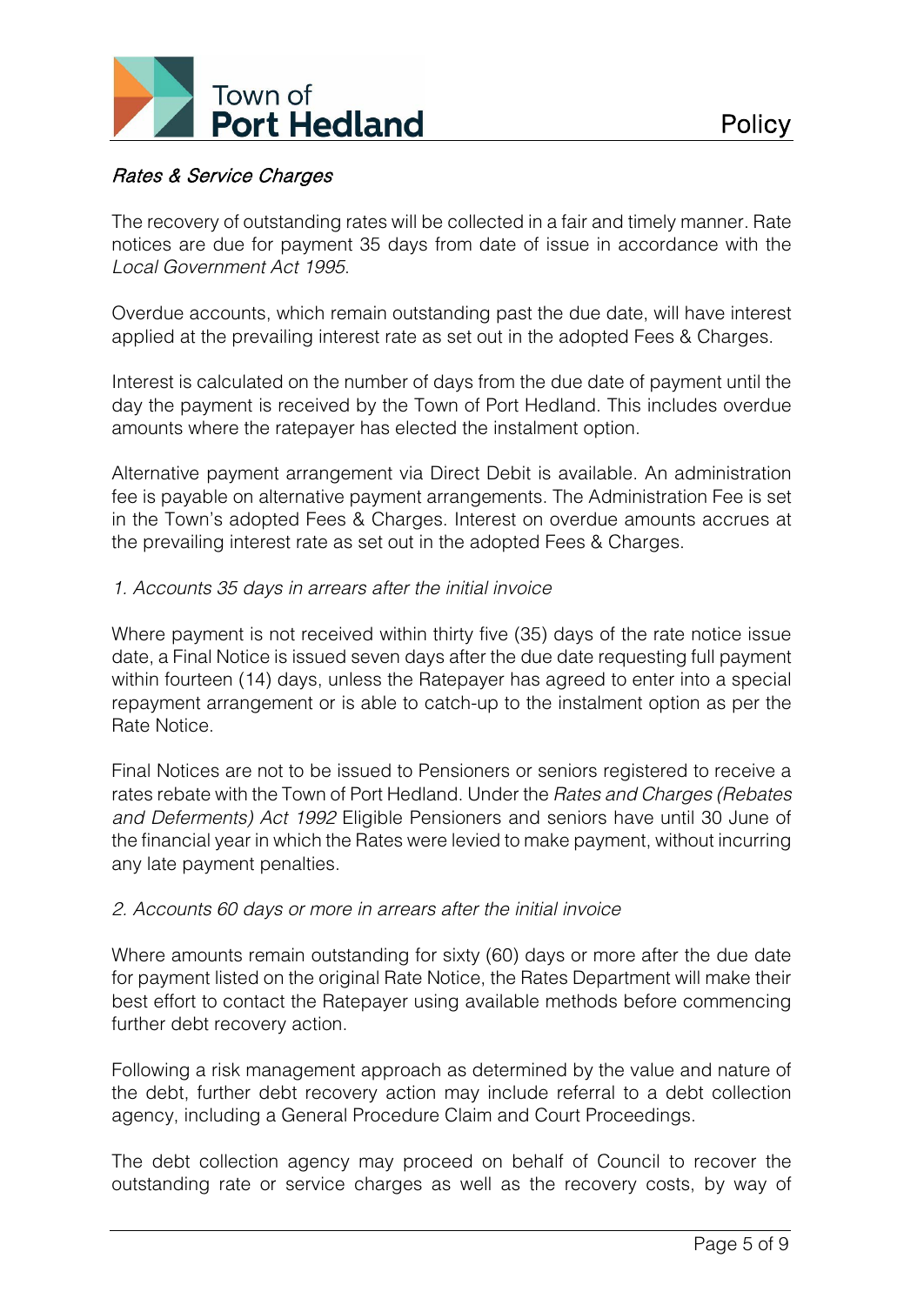

summons issued in a court of competent jurisdiction if the Notice of Intent to issue a Court Summons remains outstanding.

Should the rates and charges remain outstanding after issue of summons within limitations of the court system, the debt collection agency may proceed to enter into judgement and then to recover the debt by the issue of a warrant of execution through local court.

# *3. Payment Arrangements*

All payment arrangements must be received in writing stating the amount proposed to pay, the frequency and the method of payment. All payment plans are subject to approval with interest continuing to calculate daily on the outstanding balance until the outstanding balance is cleared.

Payment plans will require that all outstanding rates will be recovered by the Town of Port Hedland by 30 June of the year in which the agreement is entered into.

At the discretion of the Chief Executive Officer, a payment arrangement term may be extended beyond the 30 June, but not exceed 2 successive financial years.

## *4. Seizure of Rent for Non Payment of Rates*

Where the property owner of a leased or rented property on which Rates and Service Charges are outstanding cannot be located or refuses to settle Rates and Service Charges owed, a Notice may be served on the lessee or tenant under the provisions of Section 6.60 of the *Local Government Act 1995* requiring the lessee or tenant to pay to the Town the rent due that they would otherwise pay under the lease/tenancy agreement as it becomes due, until the amount in arrears has been paid.

*5. Options to recover rates debt where rates are in arrears for in excess of three (3) years* 

i) Lodging a Caveat on the Title for Land

Where Rates and Service Charges owed to the Town in respect of any rateable land remain unpaid for at least three (3) years, a caveat may be registered on the title for the land, under the provisions of Section 6.64 (3) of the *Local Government Act 1995*.

## ii) Sale of Land

Where Rates and Service Charges owed to the Town in respect of any rateable land have been unpaid for at least three (3) years, the Town may take possession of the land under the provisions of Section 6.64 of the *Local Government Act 1995*.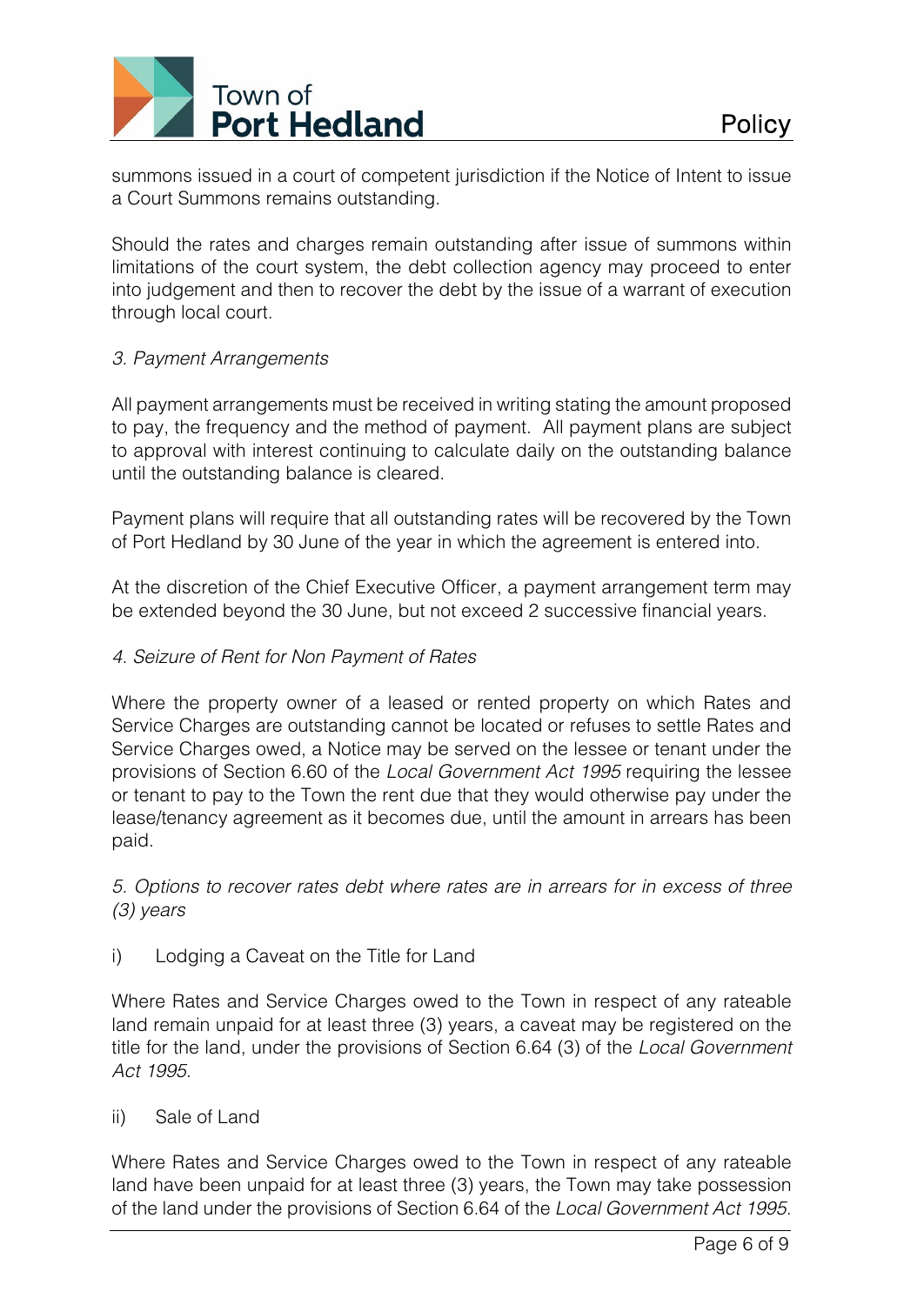

The approval of Council is required to be obtained before this course of action is undertaken.

# *Notice of Discontinuance (Rates and Debtors)*

If rates or general debts remain unpaid after they become due and payable, the Town through debt collection proceedings may issue a General Procedure Claim in accordance with the Local Government Act 1995.

If subsequently rates or general debts are paid in full the ratepayer or debtor at their request will be issued with a letter confirming that overdue amounts relating to this claim have now been paid.

Once the claim is paid in full, the ratepayer may complete a Notice of Discontinuance Request Form, which is available to download on the Town's website with the credit card details to cover the required \$44.00 (incl GST). If more than one claim is to be discontinued, a \$44.00 (incl GST) fee will be payable for each Notice of Discontinuance requested, provided each related claim has been paid in full.

Once the Notice of Discontinuance has been lodged at the Magistrates Court, the court will updated the status of the claim to "Discontinued". This means that the Summons will still appear on your credit file, however it will indicate the debt has been paid and the claim discontinued. The Summons will automatically drop off the credit file after 5 years from the date of lodgement.

In the event that a claim is issued in error, upon notification of the error, the Town will promptly issue a Notice of Discontinuance.

# *Financial Hardship*

Financial Hardship may apply to individuals who are experiencing circumstances that have caused disruption and stress to the typical financial operations of their household.

The Town recognises its responsibility in responding to the needs of residents experiencing severe financial hardship by ensuring that they are treated with respect, dignity, fairness, equity and confidentiality.

This Policy enables a person (liable for rates and other charges) experiencing financial hardship to make application to Council for assistance relating to any unpaid rates or charges levied on a property under the *Local Government Act 1995*. The Town may provide relief to those experiencing financial hardship by offering a repayment arrangement and will determine the financial contribution an applicant may contribute to the reduction of the debt.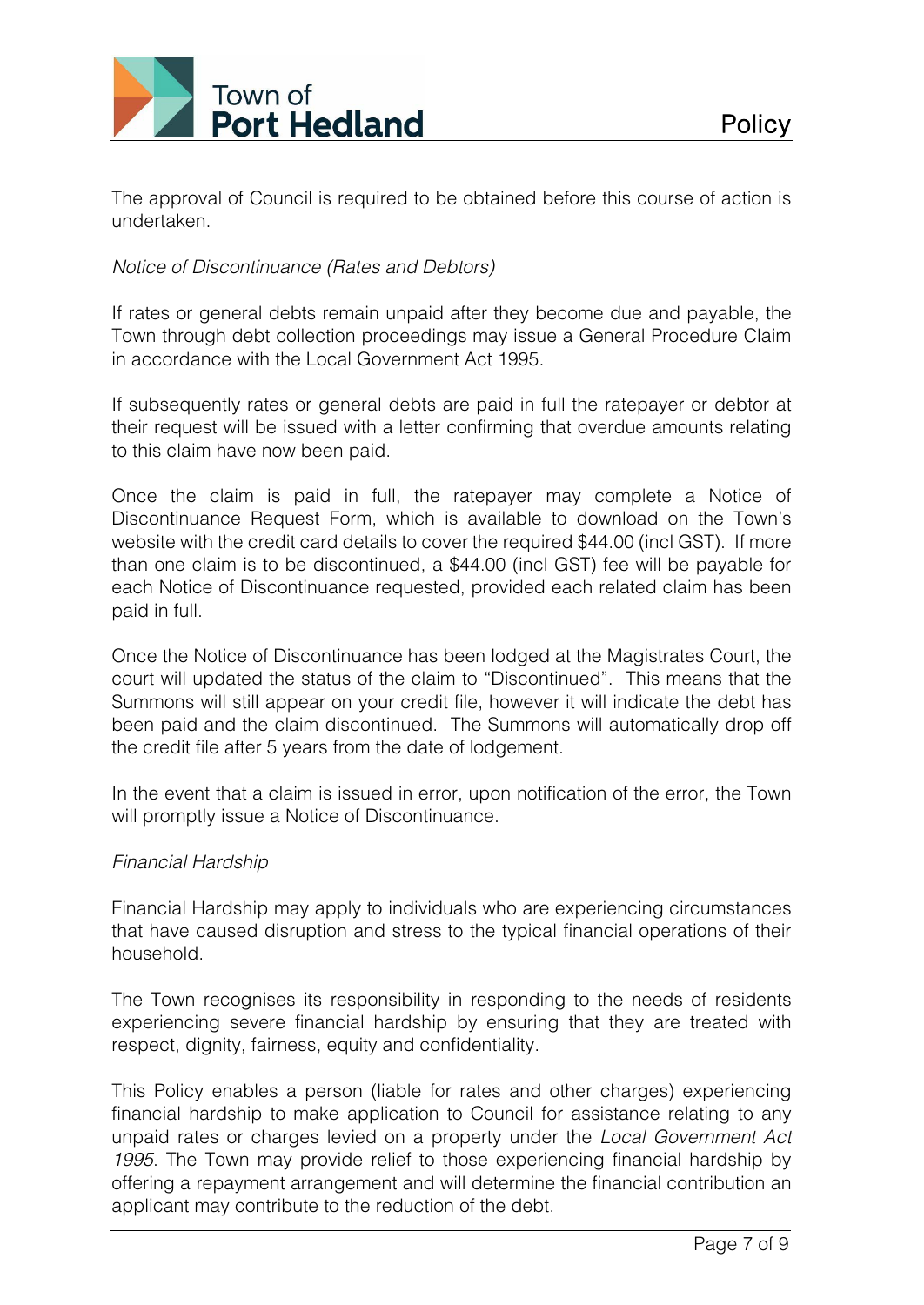

The level of relief applicants may receive will be based on the evidence of genuine hardship as a result of trauma/tragedy, level of income, reliance on social security, illness/disability, business failure or other factors considered relevant by the Chief Executive Officer.

If the Chief Executive Officer is satisfied that the contribution will exacerbate the level of hardship, then consideration may be given to writing off all or part of the late payment interest. In the case of severe financial hardship, as determined by the Chief Executive Officer, the Town will not impose additional charges and interest.

As a general principle, Hardship assistance should only be granted to individuals experiencing hardship, with regard to the rates on their primary residence. Applications for hardship assistance for residential investment, commercial or industrial properties may be considered under exceptional circumstances.

Applications for Financial Hardship Assistance must be made on the Financial Hardship Rate Relief Application form and submitted to the Town.

Authority is delegated to the Chief Executive Officer to determine alternative payment options based on individual circumstances.

**Definitions** 

Nil.

| Relevant legislation | Local Government Act 1995<br>Part 6, Division 4, Clause $6.13$ – Interest on money<br>owing to local governments<br>Part 6, Division 6, Subdivision 4, Clause 6.45 – Options<br>for payment of rates and service charges<br>Part 6, Division 6, Subdivision 4, Clause 6.51 - Accrual<br>of interest on overdue rates or service charges<br>Part 6, Division 6, Subdivision 5, Clause 6.56 - Rates or<br>service charges recoverable in court<br>Part 6, Division 6, Subdivision 5, Clause 6.60 - Local<br>government may require lessee to pay rent<br>Part 6, Division 6, Subdivision 6, Clause 6.64 - Actions<br>to be taken |  |  |
|----------------------|--------------------------------------------------------------------------------------------------------------------------------------------------------------------------------------------------------------------------------------------------------------------------------------------------------------------------------------------------------------------------------------------------------------------------------------------------------------------------------------------------------------------------------------------------------------------------------------------------------------------------------|--|--|
|                      | Rates and Charges (Rebates and Deferments) Act 1992<br>Debt Collectors Licencing Act 1964                                                                                                                                                                                                                                                                                                                                                                                                                                                                                                                                      |  |  |
| Delegated authority  | <b>Chief Executive Officer</b>                                                                                                                                                                                                                                                                                                                                                                                                                                                                                                                                                                                                 |  |  |
| <b>Business unit</b> | <b>Financial Services</b>                                                                                                                                                                                                                                                                                                                                                                                                                                                                                                                                                                                                      |  |  |
| Directorate          | Corporate Services                                                                                                                                                                                                                                                                                                                                                                                                                                                                                                                                                                                                             |  |  |